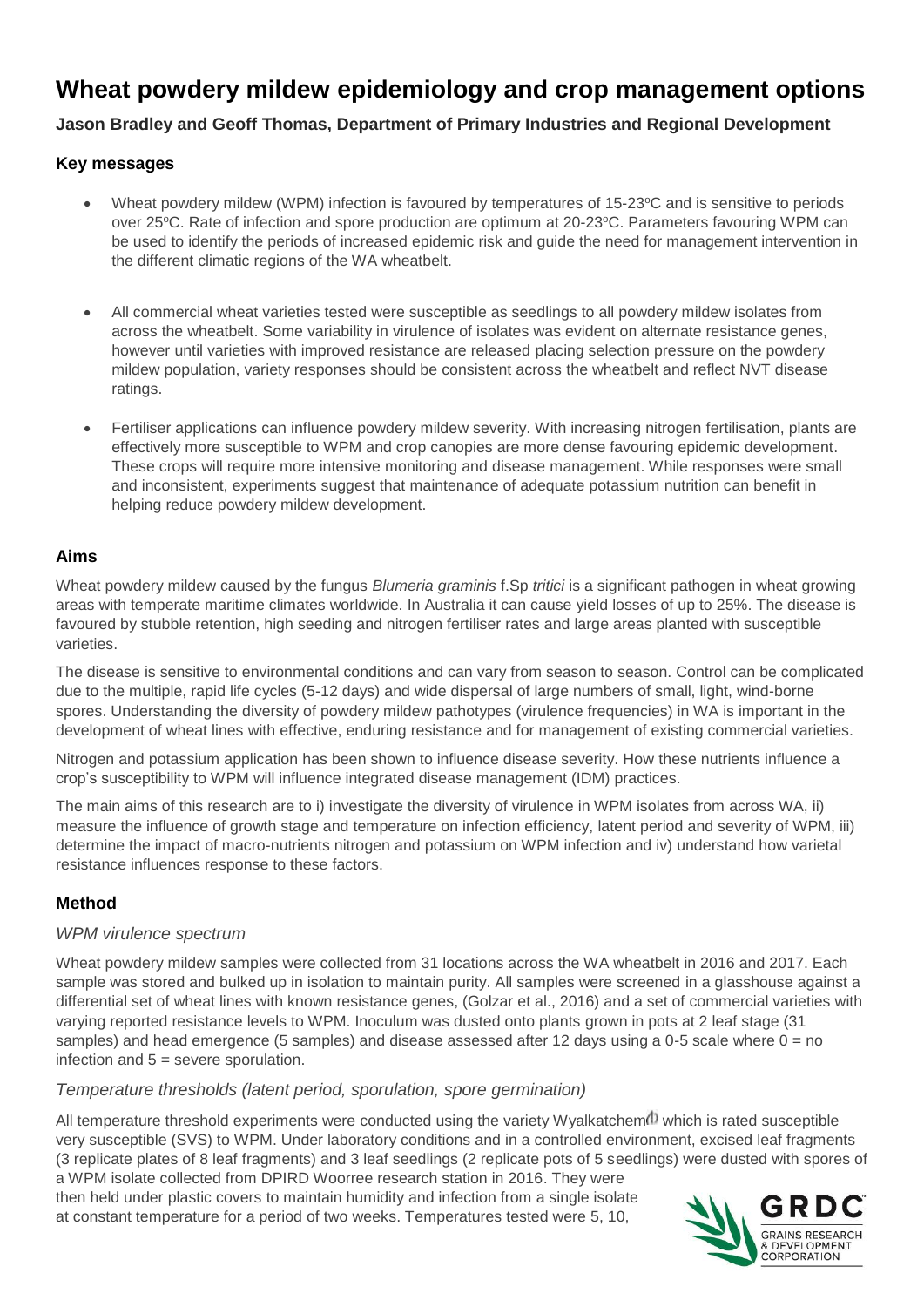15, 20, 23.5, 25ºC. Each temperature experiment was paired with baseline control plants inoculated at the same time and kept at 20ºC. Daily observations were carried out for germination of inoculated spores, lesion development, presence of sporulation and disease severity. Spore production in lesions was counted 12 days after inoculation.

Using the same experimental design, inoculated leaf fragments and seedlings were exposed to 25ºC for 6, 12, 24, and 30 hours post inoculation before being returned to the "optimum" temperature of 20ºC and evaluated for infection type and percentage leaf area infected at 4, 6, 7 and 11 days after inoculation.

#### *Growth stage impact on disease severity*

In controlled environment conditions (average 17°C), three varieties (Scepter(I) SVS, Mace(I) MSS, Magenta II MR) were sown in pots at three times to achieve three growth stages (~Z13, Z32, Z43). All plants were inoculated with a WPM isolate from DPIRD Woorree research station on the same day. Plants were assessed for leaf area affected by mildew on the top three fully expanded leaves 14 days after inoculation.

#### *Nitrogen and potassium nutrition*

Field trials to examine impact of nitrogen and potassium nutrition on WPM development and severity were carried out as individual experiments at DPIRD Medina Research station in 2017 (Scepter , Zen , Mace I, Tungsten I, Magenta  $\langle$ b) and UWA Shenton Park field station in 2018 (Scepter $\langle$ b, Mace $\langle$ b, Magenta $\langle$ b). Trials were sown in small plots as a split plot design with 4 replicates, with nutrition as main-plots and variety as sub-plots.

Baseline soil nutrient concentrations were assessed from 0-10cm, 10-30cm and 30-60cm soil samples submitted to CSBP laboratories for analysis before planting. Fertiliser applications for both years are listed in table 3. Nitrogen was added as urea, and potassium as muriate of potash applied at up to three times (0, 3 and 6 weeks after sowing).

Powdery mildew was introduced by natural spread from inoculated susceptible spreader rows adjacent to each plot. Disease severity was measured as leaf area affected by WPM in 5 replicate plants per plot on a fortnightly basis from Z39 (flag leaf emergence) in each plot.

|                       | Field trials*     |      |                       |      | Glasshouse trials# |      |                       |      |
|-----------------------|-------------------|------|-----------------------|------|--------------------|------|-----------------------|------|
|                       | Nitrogen (kg /ha) |      | Potassium (kg<br>/ha) |      | Nitrogen (kg /ha)  |      | Potassium (kg<br>/ha) |      |
| <b>Nutrient Level</b> | 2017              | 2018 | 2017                  | 2018 | 2017               | 2018 | 2017                  | 2018 |
| Nil                   | ٠                 | ۰    |                       | -    | 0                  | 0    | 0                     | 0    |
| Inadequate            | 40                | 40   | 20                    | 0    | 40                 | 20   | 20                    | 5    |
| Low                   | 80                | 60   | 40                    | 10   | 80                 | 40   | 40                    | 10   |
| Adequate              | 120               | 100  | 80                    | 20   | 120                | 80   | 60                    | 15   |
| Luxury                | 160               | 180  | 160                   | 40   | 160                | 120  | 80                    | 20   |

**Table 1. Nitrogen and potassium fertiliser applied in field and glasshouse trials in 2017 and 2018**

\*baseline levels in field sites (kg/ha): 18 K, 2 N (2017) and 32 K, 1 N (2018)

#baseline levels in coarse river sand used in glasshouse trials (kg/ha): 17 K, 1 N (2017) and 19 K, 0 N (2018)

Glasshouse experiments in 2017 and 2018 were carried out under controlled environment conditions using similar varieties to field experiments. Plants were sown into coarse river sand (baseline nutrient concentration assessed by CSBP laboratories) with nitrogen and potassium as liquid formulation applied at up to 3 times to achieve application rate. Plants were inoculated by dusting with WPM spores at Z13 (3-4 leaf stage) and disease severity assessed as leaf area on top 3 leaves affected by WPM at stem elongation (~Z31-32) and full head emergence (~Z59-65), 21 and 42 days after inoculation.

## *Statistical analysis*

Analysis of variance (Genstat 19th edition) were performed on data from field and glasshouse trials. Some data required square root transformation to stabilise variance (van Burgel, pers. comm.)

# **Results**

## *PM virulence*

Thirty one WPM isolates sourced from widespread locations in five Port zones in 2016 and 2017 were assessed for virulence (Geraldton 4, Metro 2, Kwinana 7, Albany 11, Esperance 7). All isolates were virulent on seedlings of commercial lines tested (Arrino, Binnu, Calingiri, Corack<sup>(I)</sup>, Mace<sup>(I)</sup>, Magenta<sup>(I)</sup>, Wyalkatchem<sup>(I)</sup> and Yitpi<sup>(I)</sup>), adult plant responses were evident in Binnu, Magenta<sup>(1)</sup>, and Yitpi<sup>(1)</sup>, reflecting NVT rankings for these varieties. Screening at seedling stage showed across the board susceptibility to isolates in four differential lines (incl. genes Pm1a, Pm5a, Pm8, Pm17), resistance to all isolates in 11 differential lines (incl. genes Pm2, Pm3a, Pm3c, Pm3e, Pm4a, Pm13) and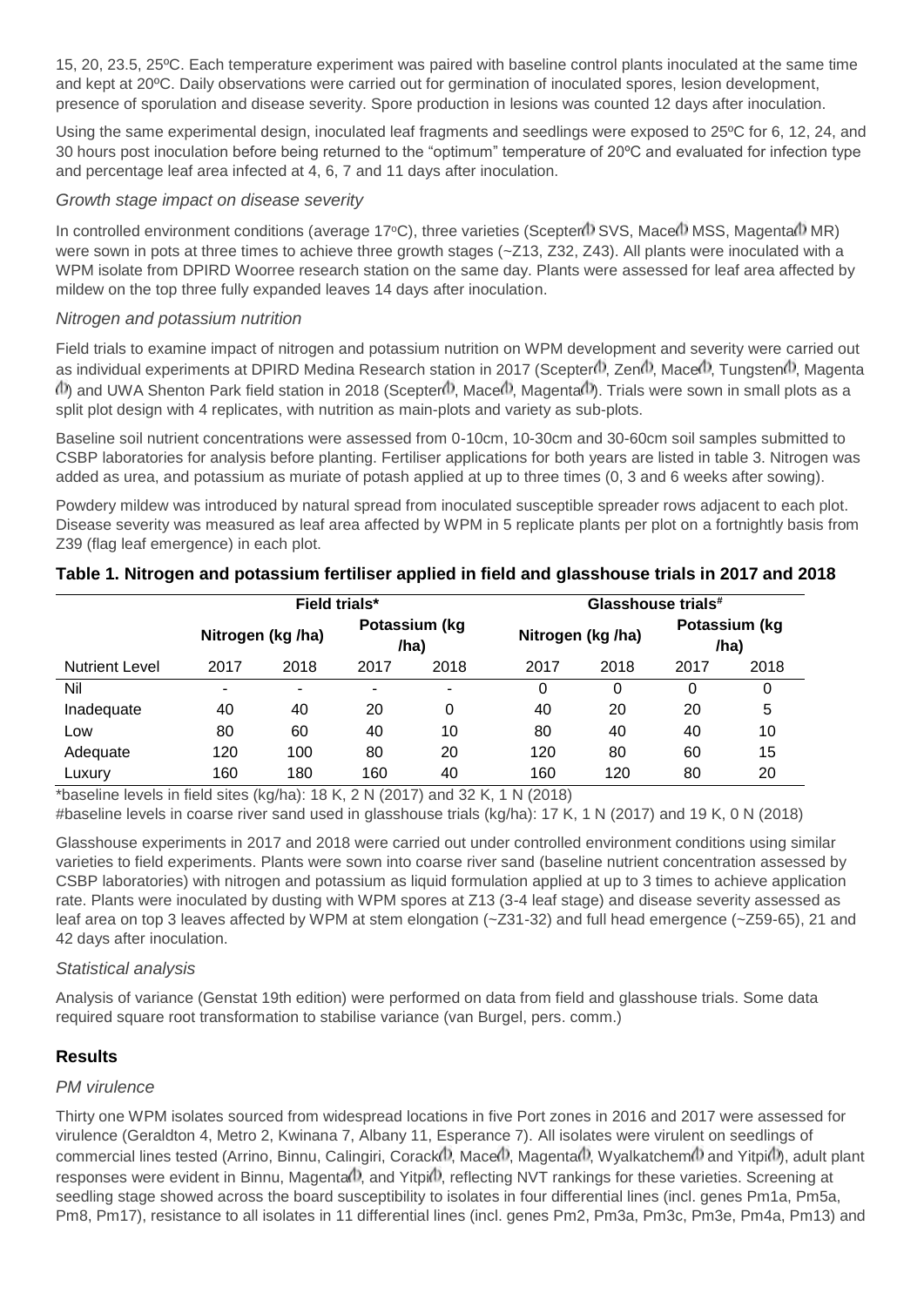varying response in five lines (incl. genes Pm6, Pm7, Pm24, Pm28). Virulence on Pm24 was only detected in 2017 and isolates from Metro and Esperance port zones did not have virulence on Pm7.

# *Temperature thresholds (incubation period, latent period, sporulation, spore germination)*

The incubation period (time to appearance of first symptoms) and latent period (time to start of sporulation) of wheat powdery mildew more than doubled at 5 ºC (~12 days) compared to 20ºC (~4 days). Spore production in lesions was also delayed and reduced at lower temperatures (Figure 1 a, b, c). Linear regression of data showed a significant relationship between temperature and % spore production (ANOVA groups: 20-a, 23.5-ab, 15-bc, 10-c). In additional experiments comparing 23.5ºC to 20 ºC (data not shown) latent period, disease severity and spore germination rates were similar to 20 ºC.



**Figure 1: Impact of incubation at a range of constant ambient temperatures on a) incubation period, b) latent period and c) comparative spore production at 12 days after incubation of Wyalkatchem seedlings or excised leaves** 





# **Figure 2: Impact of incubation at a range of constant ambient temperatures on germination of wheat powdery mildew spores (expressed as a percentage of that at 20 degrees)**

**Figure 3: Impact on WPM infection over 11 days after 4 different exposure times to 25 degrees, expressed as a percentage of that at 20 degrees (LSD at 4d 8.6%, 6d 18.1%, 7d 29.4%, 11d 19.6%)**

Approximately half of spores counted germinated when held at 20ºC. When compared to the 20ºC control, spores incubated at 5, 10 and 15ºC showed similar germination rates, ranging from 80-110% of the control over the 96 hour test. However, viability of spores held at 25ºC diminished compared to the 20ºC control (Figure 2).

Exposure to 25ºC for periods of time immediately post inoculation (prior to returning to 20 ºC) progressively delayed and reduced severity of infection on seedlings and leaf fragments compared to the 20ºC control (Figure 3). Six and 12 hours exposure reduced severity by 15% while 24 and 30 hours exposure significantly reduced severity at all times of assessment compared to the control.

# *Plant growth stage*

Susceptible (Scepter<sup>(1)</sup>) and moderately susceptible to susceptible (Mace<sup>(1)</sup>) plants inoculated at Z13 and Z31 had significantly greater severity of disease compared to those inoculated at Z43. Moderately resistant Magenta(1) exhibited minor levels of disease at seedling stage but had significantly less disease than Scepter $\Phi$  or Mace  $\Phi$  at all growth stages (Figure 4).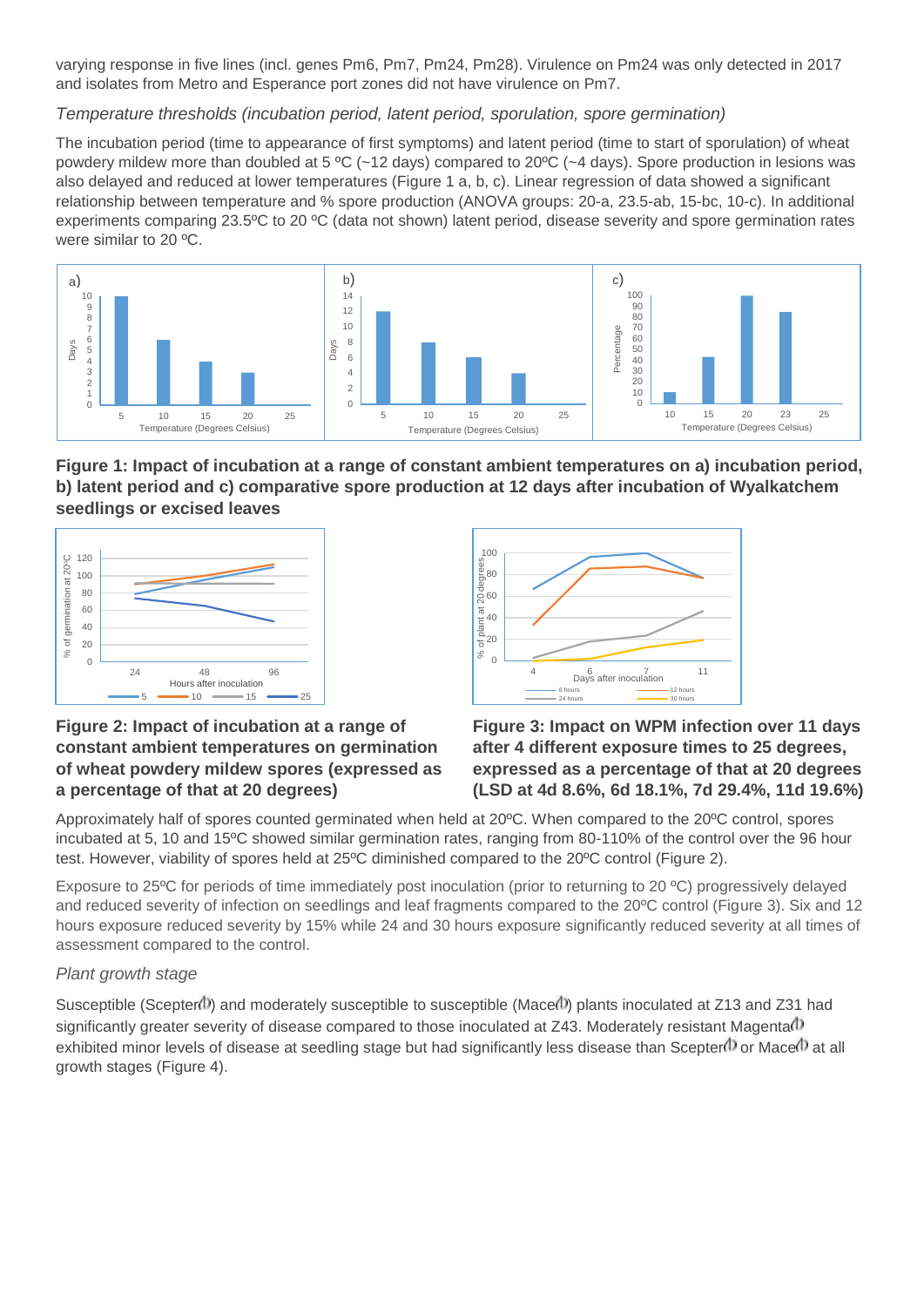

**Figure 4: Wheat powdery mildew severity, assessed 5 weeks after inoculation, on three varieties inoculated at three growth stages. Scepter rated SVS, Mace MSS, and Magenta MR to powdery mildew (LSD: GS = 3.27%, variety = 4.34%, var x GS = 6.64% p=0.05)**

#### *Nitrogen*

In three out of four experiments, WPM severity was greater with higher rates of applied nitrogen fertiliser. Variations in starting soil nitrogen concentration and seasonal conditions meant that establishing a consistent threshold application level was not possible. At Medina (2017) severity of wheat powdery mildew in susceptible varieties Scepter<sup>(1)</sup> and Mace $\Phi$  increased with increasing application rate up to the 'luxury' rate (120 kg/ha). Disease severity in Magenta $\Phi$ (MRMS) did not respond to nitrogen rate (data not shown). Similarly at Shenton Park in 2018, increasing nitrogen application resulted in greater WPM severity in the susceptible varieties but not significantly so in Magenta $\Phi$ , despite growth in all varieties being nitrogen responsive, having increased NDVI readings and yield at increasing rates (Figure 5 a,b,c).



# **Figure 5: Impact of rates of nitrogen applied on a) powdery mildew severity (LSD: N level 2.1%, variety 1.7%, N x var 3.3%), b) NDVI (LSD: N level 0.03, variety 0.02, N x var 0.04) and c) yield of three wheat varieties at Shenton Park in 2018 (LSD: N level 0.31g, variety 0.26g, N x var 0.5g)**

No response was evident in the 2017 glasshouse experiment, however significant differences in disease severity were evident between nitrogen treatments in the 2018 glasshouse experiment.

Replicating the field responses, disease responses in Magenta $\Phi$  were minor, however in the susceptible varieties Mace $\Phi$  and Scepter $\Phi$ , significant differences were evident between nitrogen rates. At inadequate and low rates, plants suffered nitrogen deficiency symptoms and disease levels were negligible. At adequate and luxury levels, plants were healthy and disease severity showed a significant increasing trend (Figure 6). With glasshouse trial design eliminating canopy impacts of higher nitrogen rates, this result indicates nitrogen was directly influencing plant disease response.



**Figure 6. Impact of rates of nitrogen applied on powdery mildew severity, of three wheat varieties grown in glasshouse conditions in 2018. Scepter rated SVS, Mace MSS, and Magenta MR to powdery mildew. Data shown has undergone a square root transformation (LSD: variety 0.48%, N level 0.95%, N x var 1.3%)**

#### *Potassium*

Significant impact of application rates of muriate of potash on wheat powdery mildew were evident at only two of four experiments (Medina 2017 and Glasshouse 2018). Baseline soil potassium concentrations in trials were only marginally below recommended thresholds and establishment of potassium deficiency was problematic. Response to potassium is inverse of nitrogen response, greater disease severity occurs when potassium is deficient.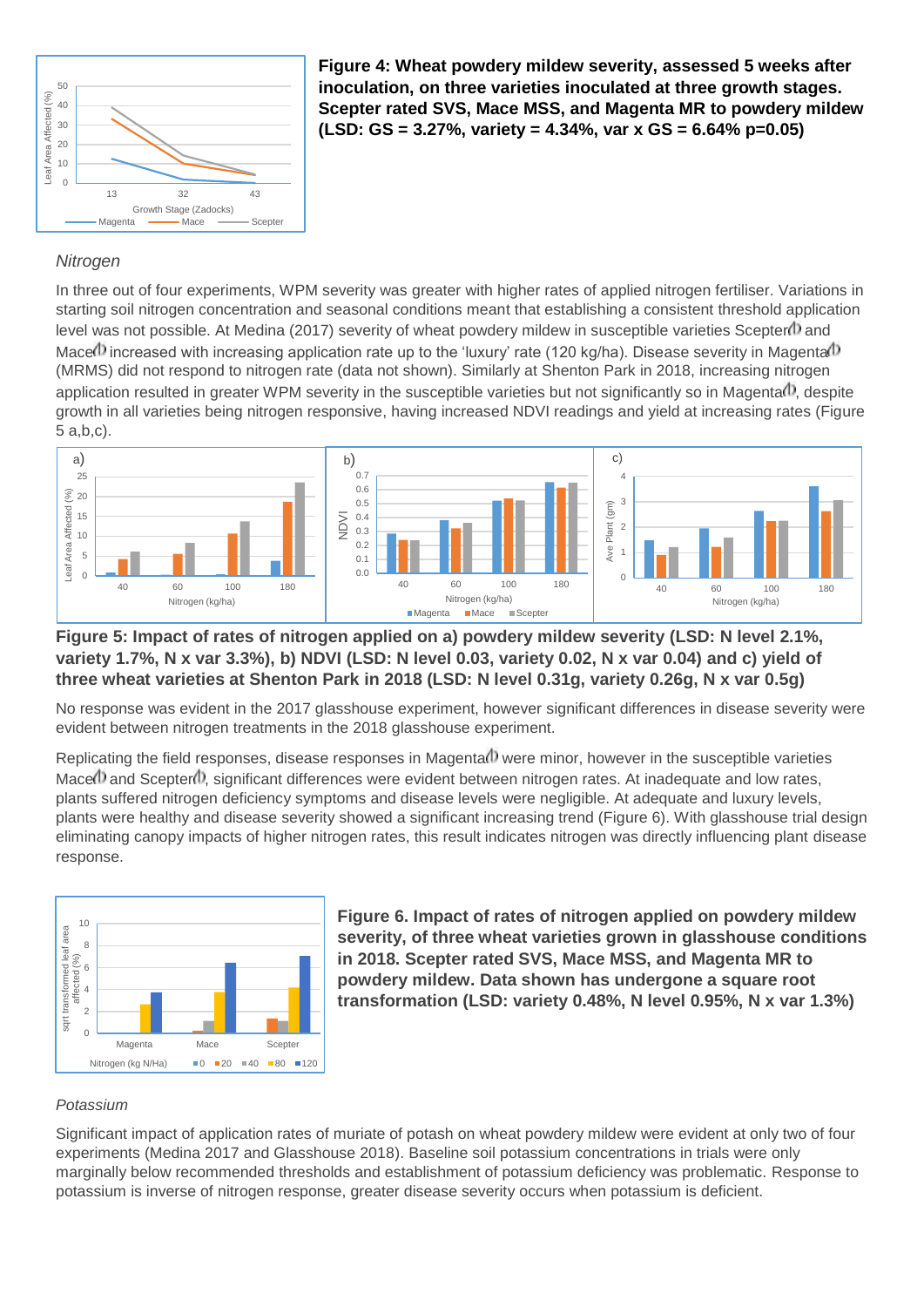In 2017, moderately severe WPM was present in all plots, however disease severity in three of five varieties (Magenta  $\Phi$ , Tungsten $\Phi$ , Zen $\Phi$ ) was marginally higher (10-15%) at inadequate potassium concentration (of 20 and 40kg) applied) compared to adequate (80 and 160kg applied).

Similarly, in the 2018 glasshouse experiment, under high disease pressure, two varieties (Mace  $\theta$ ) and Wyalkatchem  $\theta$ ) showed significant reduction of disease severity (10-15%) between minimum and maximum fertiliser treatments (Figure7).



**Figure 7: Impact of rates of potassium applied on powdery mildew severity, of four wheat varieties grown in glasshouse conditions in 2018. Magenta rated MR, Mace MSS, Scepter and Wyalkatchem SVS to powdery mildew (LSD: variety 4.7%, K level 8.9%, K x var 12.4%**)

# **Conclusion**

Understanding the environmental, genetic and agronomic factors which influence wheat powdery mildew development are important for developing crop monitoring and disease management programs across the climatic zones of the WA wheatbelt.

The response of commercial varieties tested reflected current NVT ratings, with all being susceptible as seedlings and a small number showing, at best, a moderately resistant to moderately susceptible (MRMS) response as adult plants. The dominance of susceptible varieties (e.g. Mace(I) has placed very little selection pressure on the WPM population in WA and correspondingly only a small proportion of tested lines (resistance genes) showed differential responses between isolates. Until new seedling resistance genes are widely deployed placing greater selection pressure on the population, variety responses should remain constant across the wheatbelt and management should reflect the NVT ratings.

These experiments have shown that factors such as optimum nitrogen nutrition and disease onset at early growth stages magnify risk of powdery mildew in susceptible varieties, effectively rendering plants more susceptible. The use of seed dressings and in-furrow fungicides has been shown to effectively delay powdery mildew onset (Thomas et al. 2017) and may be of extra benefit where early onset of disease at more susceptible growth stages is expected (e.g. green bridge years), or when higher rates of nitrogen are applied at early growth stages. At later growth stages, high nitrogen status can result in greater susceptibility of plants and denser canopies, increasing disease severity and potentially placing greater pressure on fungicide efficacy.

Understanding environmental drivers of disease risk can provide guidance on how disease may develop in different regions of WA and potentially how fungicide programs might be tailored to suit how epidemics develop in these regions. In a typical year, with inoculum present, northern growing regions are at risk of experiencing the earliest outbreaks of WPM in the WA wheatbelt. For Geraldton, peak rainfall is in June-July, with optimum daily conditions averaging 20-21°C and nights averaging 10-11°C, an ideal environment for a rapid lifecycle of WPM. Epidemics will spread quickly in susceptible varieties in June - August, however by September rainfall decreases (lowering canopy humidity) and the number of days over 25°C increases markedly (e.g.14 days in 2015) reducing likelihood of successful WPM infection and disease spread. In contrast, regions south of Perth, like Katanning, are likely to have epidemics developing later in the season. Winter is significantly cooler (av. day temp  $15^{\circ}$ C and night 5-6 $^{\circ}$ C) resulting in a longer latent period and decreased sporulation but more suitable temperatures persist longer into spring with rainfall maintained, and fewer days over 25°C. The Esperance region has seen significant disease outbreaks in several years, early disease development is favoured by mild April and May conditions with few days over 25 degrees. Peak rain is July-August with optimum temperatures (including few days over 25°C) continuing into October. This environment appears to have the greatest span of favourable weather conditions for the disease with mildew developing rapidly in spring and affecting both foliage and heads of susceptible varieties. This has been reflected in epidemic development observed in recent seasons.

# **References**

Golzar, H., Shankar, M., and D'Antuono, M. (2016) Responses of commercial wheat varieties and differential lines to western Australian powdery mildew (*Blumeria graminis* f. Sp. *tritici*) populations. Australasian Plant Pathology 45:347- 355.